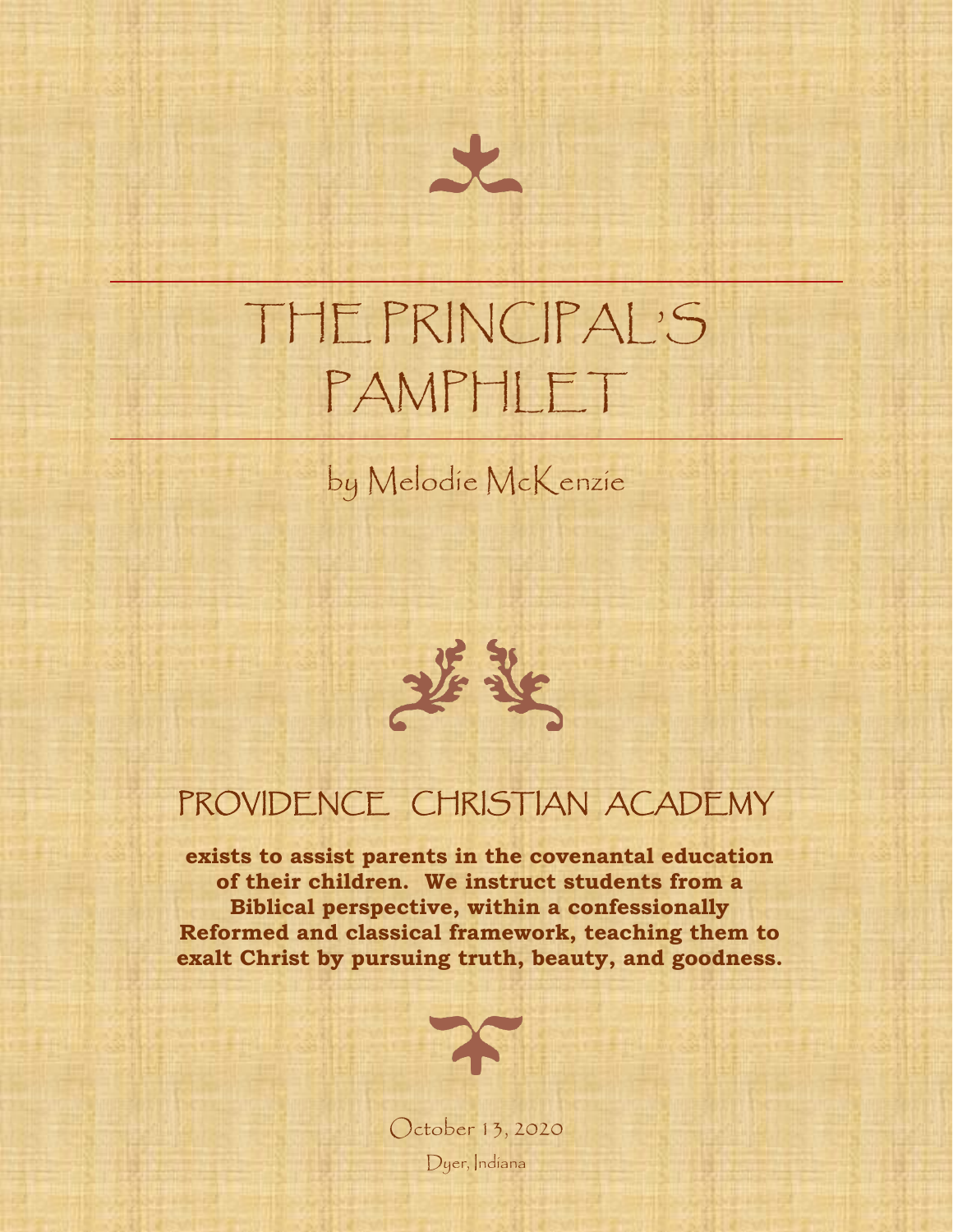## Disruption

 Remember the olden days of last February when we had our well-ordered lives, carefully planned and disciplined? Some now refer to that as BP, Before Pandemic. In just a few quick steps, we were thrown into chaos and disruption. Some jobs were lost, routine was lost, and some lost loved ones. Now, here we are many months later with the question of when will this end? What is the purpose? How shall | now live?

How do we escape this disorder? How do we face these days positively? Some turned to puzzles, and sales increased from 2019 – 2020 by 370%. Others baked bread causing yeast sales to increase by 647%. While these are fun pastimes, there was also a focus on what truly is essential. As so many activities that fill our lives came to a screeching halt, we were given the unexpected gift of bonus time with family. For some, our busy activities used to define us to a certain degree, but now we were able in the quiet to consider the true character of what constitutes our lives. While feeding upon the means of grace was always important to us, the period of not being able to assemble stamped upon us the starvation that occurs when we are kept from them.

II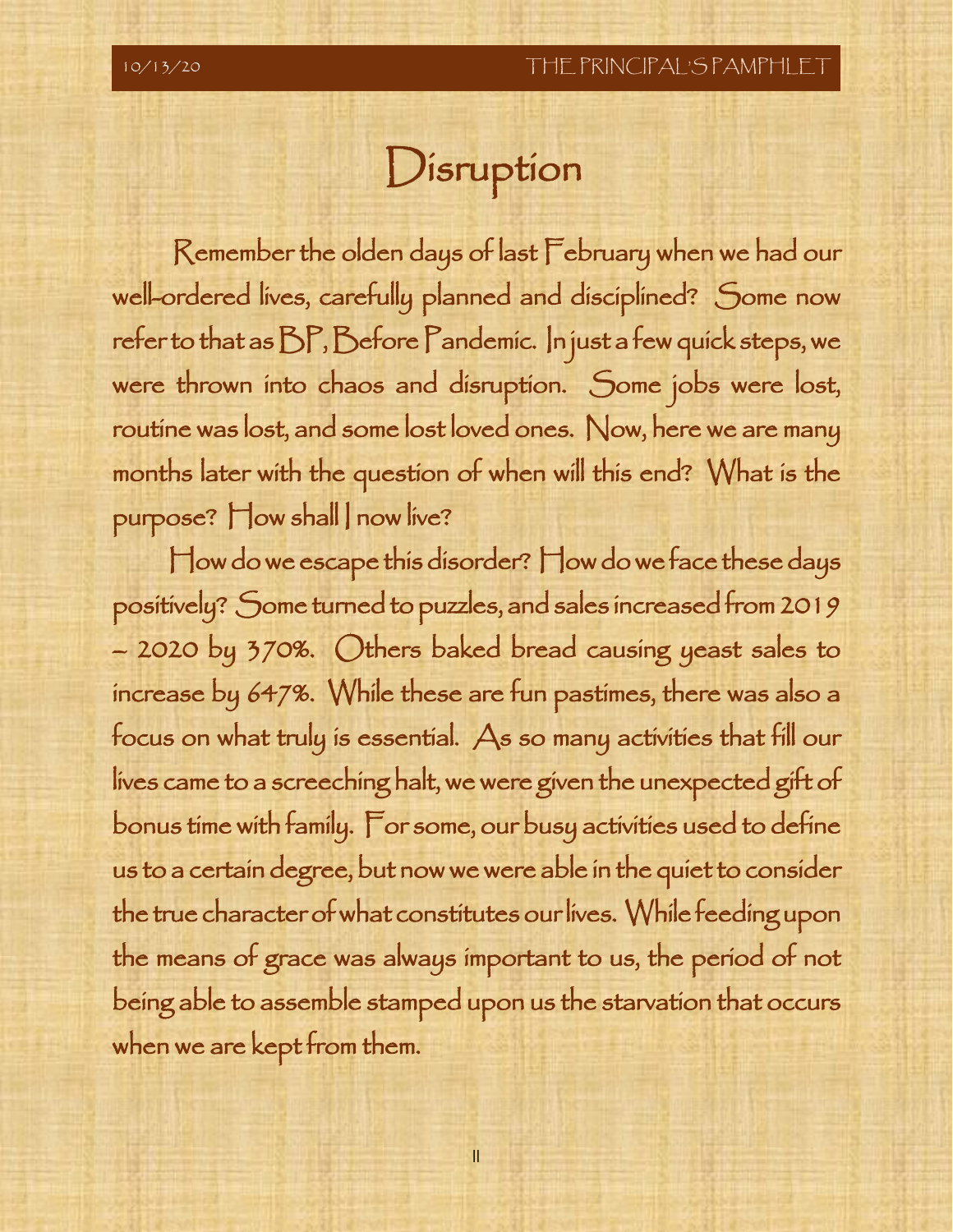Thankfully, there is a God who was not shaken or surprised by any of this. His plans are working out to the full extent of His sovereignty. We can rest content in  $\prod$ is plan for us. Instead of focusing inward on what a trial this is for us, we switch our gaze to the upward view of finding how God is molding us to His image through these circumstances. As our view of ourselves decreases, we see others around us who may be struggling more than we are. We can use this time of struggle as a sort of trigger to prayer.  $\Box$  ach time we find ourselves frustrated by circumstances around us, we can direct our thoughts away from complaint and towards prayers to those who have it far worse off. We think of those in California who are permitted to worship only outdoors but now cannot because of the fires. There are many countries where worship is never permitted and Christians are imprisoned for the faith. As we pray for our brothers and sisters, it softens our hearts so as to be more content with where God has placed us. We remember that all of this is temporary as we are citizens of another place.

As we reflect on what disruption has done to our lives, we must dwell on the fact that it is all from God's hand. When Jesus prayed His great high priestly prayer, he didn't pray that we would be removed from trial and from the world but rather that we would be united to Him through these times so that others may believe on

III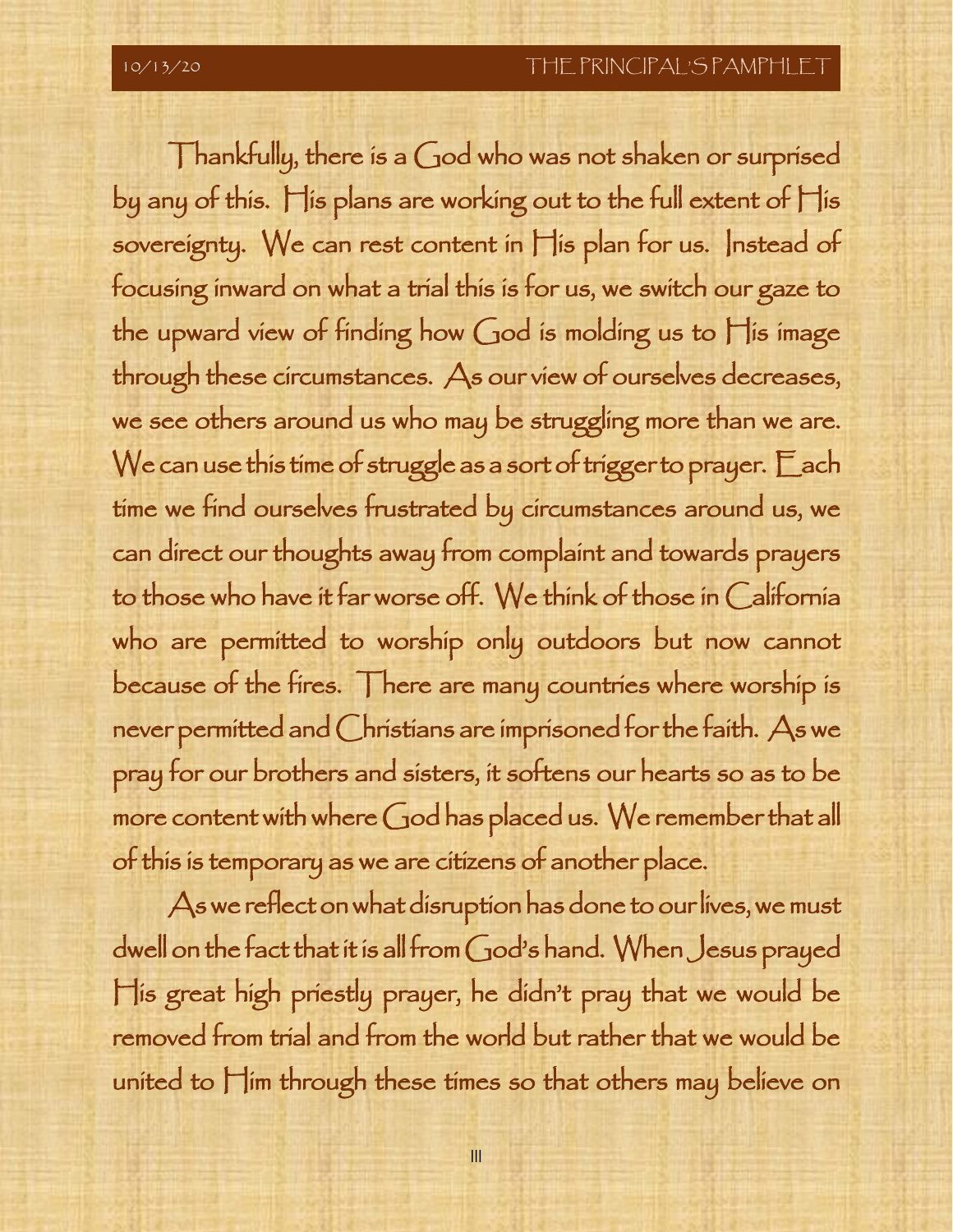Him (John 17, esp. vv.20-21). In these days, we must be very holy like Daniel whose foes could find no fault in him. Let us be seen by all who watch as those who are very consistent in doing right and in honoring authority. Also, we must be useful for God's work. Where is the doctor except with those who are ill? Where is the soldier except in the heat of the battle? No matter what viruses or riots or elections may come, we must be about the work of the Kingdom, never wavering for we know the end of the story.

> "Be watchful, stand firm in the faith, act like men, be strong. Let all that you do be done in love."

> > I Corinthians 16: 13-14

IV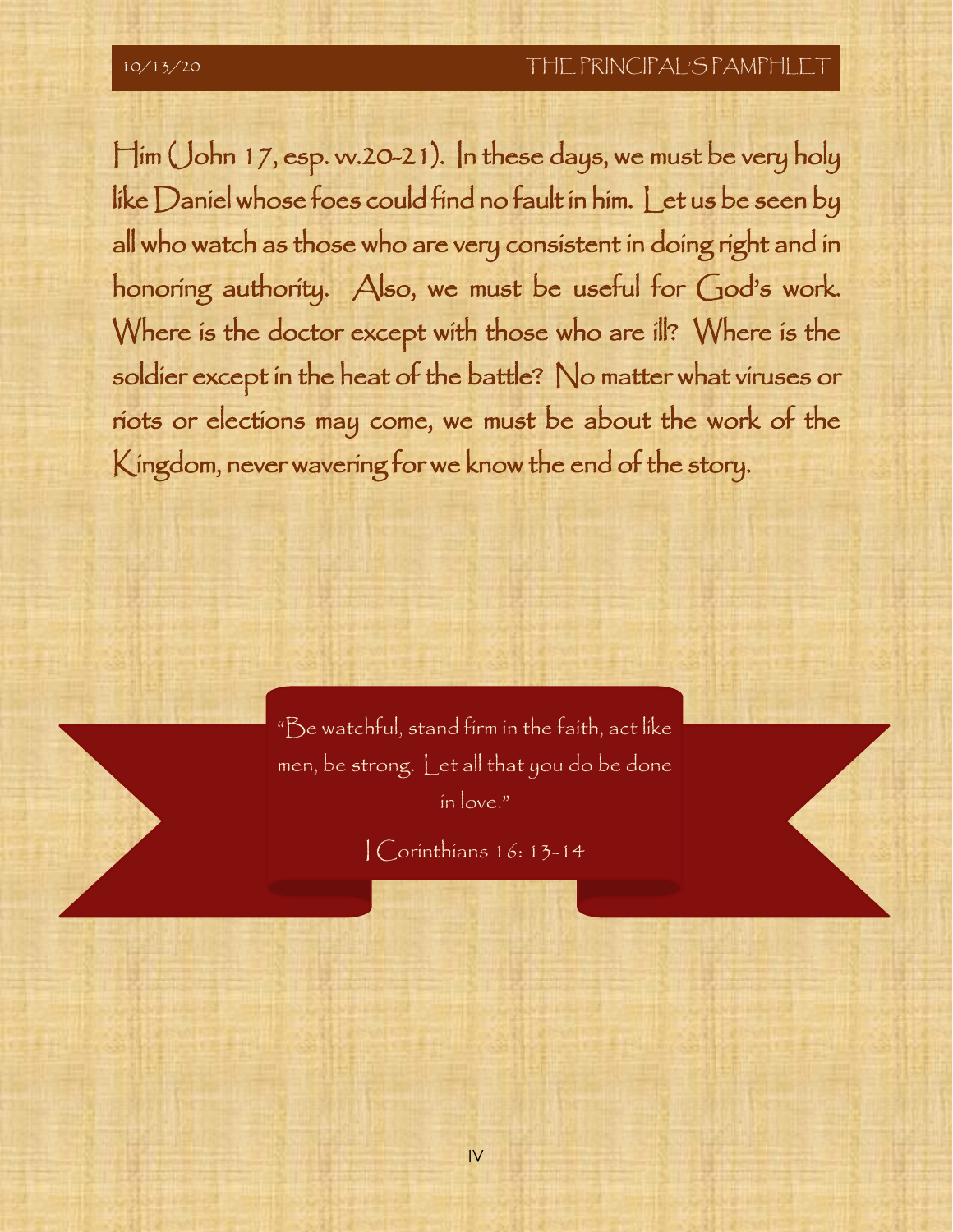֖֖֖֖֖֖֧ׅ֖֖֧֧֖֚֚֚֚֚֚֚֚֚֚֚֚֚֚֚֚֚֚֚֚֚֚֚֬֝֬֝֓֬֓֡֬֓֬֓֡֬֬֓֬֓֞֓֬֓֡֬֓֞֬֞֓֬֓֞֬֝֓֞֬֝֬֝֬֓֞֬֝֬

l

### Distance Learning

 At Providence Christian Academy, we love learning. It may seem like that should be a given, but the reason why it could not be left unsaid is that it is core to who we are and why we're here. We do not educate simply because it's a duty; it is also a joy.

> "The first object of teaching is to communicate such knowledge as may be useful in gaining other knowledge, to stimulate in the pupil the love of learning, and to form in him the habits of independent study."

∼ John Milton Gregory, *The Seven Laws of Teaching* 

Now, it's much easier to take joy in our duties when we're surrounded by others doing the same. We are so very thankful that we have the opportunity to reopen school full time this fall with in-person classes. We pray that there will not be a recurrence of a full cancelation, and it does seem very unlikely. Nevertheless, we've been working to improve and streamline our distance learning offerings since there is a greater possibility that this may serve one family at a time should there be a need for a family to quarantine. The following is a summary of our thoughts combining our planned improvements along with responses to concerns brought in the recent survey.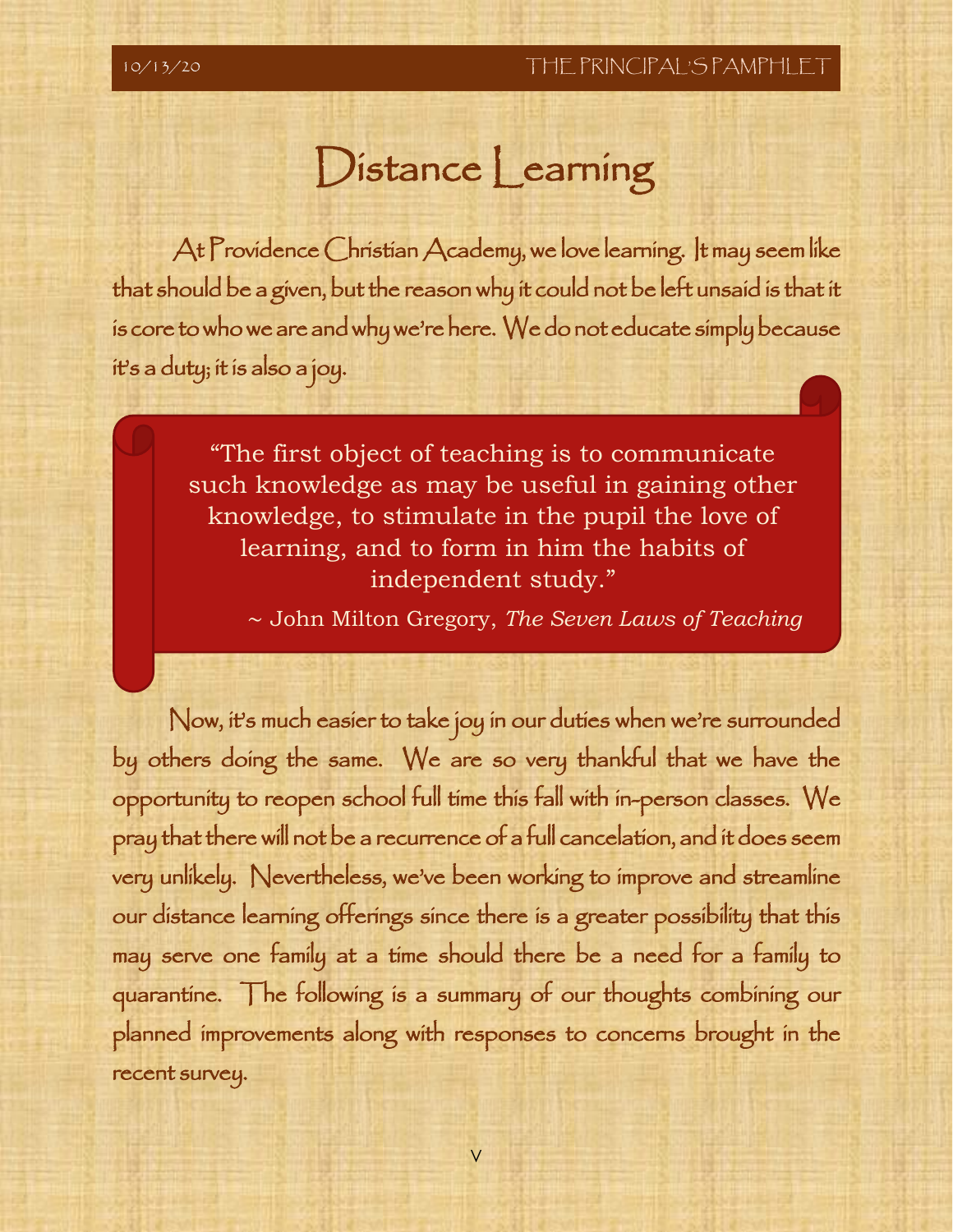As you know, classical education tends to steer away from modern methods and specifically technology while instead making the most of the tried and true methods and the beauty of paper books. We are exceptionally thankful for the dedication of our families last spring to making the trip to school once a week in order to continue conducting school with paper and pencil materials. This choice is more ideal for increasing the children's writing skills and also for the habit formation of fine motor skills. Thus, we are dedicated to having few screen hours while still including the live or recorded classes where it makes most sense. This was noted with appreciation in the parent surveys.

For some classes, it is important not to miss the daily lessons taught as they are integral to understanding how the next lesson builds upon it. This includes math and phonics. In addition, some classes are of such content and structure that interacting with the teacher and classmates is an essential piece for the furtherance of learning. One example of this is our Omnibus classes in Logic School. For these classes, we plan to offer live-stream Zoom classes which will also be recorded in case there is a time conflict or trouble logging in. (These recordings will be deleted after their use is complete.)

On the other end of the spectrum, there are a number of classes which we believe are an essential part of our school week and a complete education, but they are of such a nature that the exact content of the given class is less important than the cultivation of a love for that subject area. One of the concerns from home learning last spring was that parents have many things on their plates making individual lessons a difficulty. In order to

VI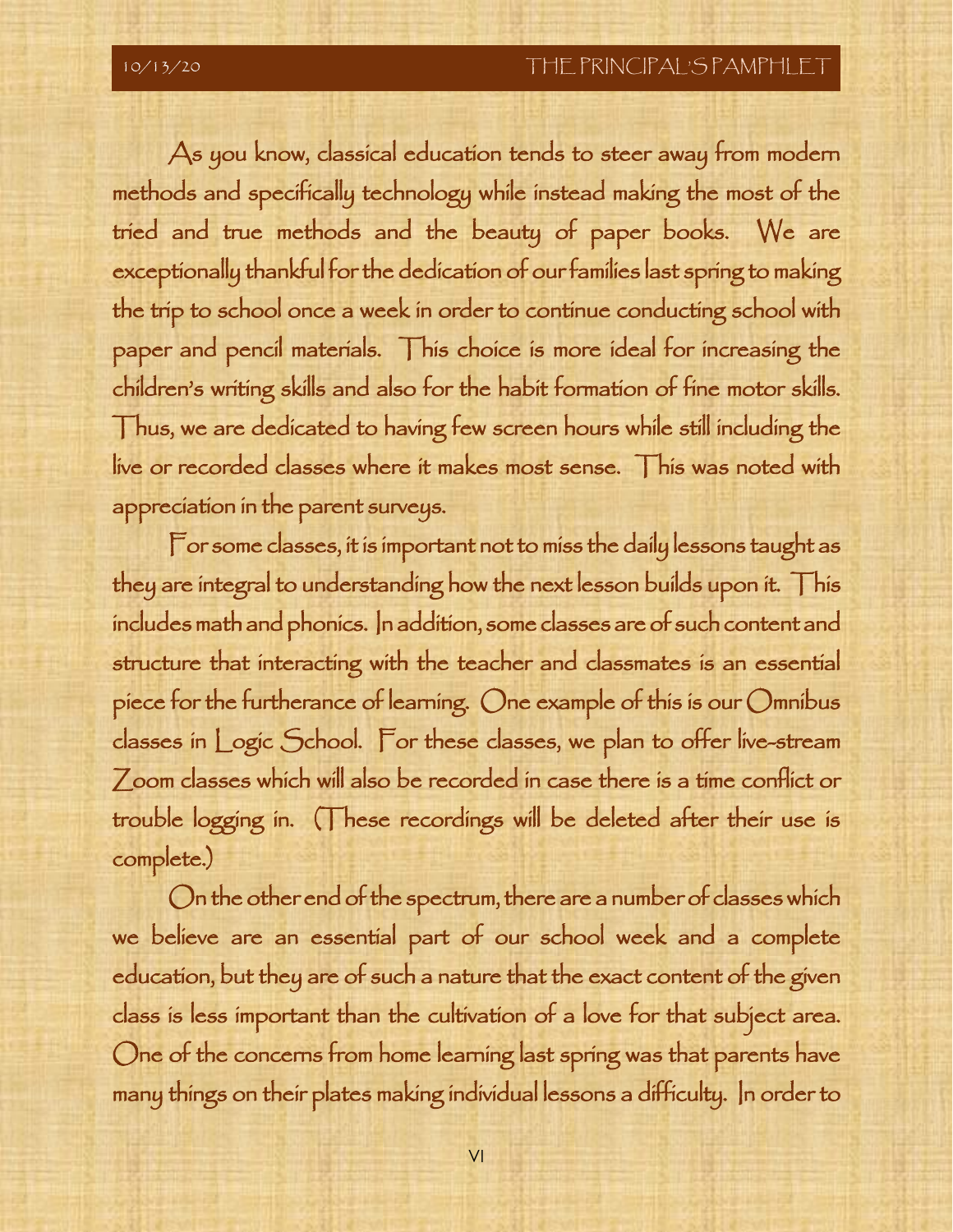accomplish the furtherance of education while also bringing this more within reach for families, we've written family lesson plans for some of these subjects. An example of this is a family Bible lesson. This way, a family can bring all ages together to learn. Our hope here is that the community of family will enhance the love of learning.

This article should bring some clarity to our overarching values during distance learning while also answering some of the matters brought up in the surveys. There is a further document attached giving the practical instructions for logging into our new Google Classroom site if there is a necessity to use it. Should a family need to remain home for a quarantine period, we trust that this plan can be a way that is both an increase to the children's education while also a workable scenario for our families.

> "Learning is not attained by chance, it must be sought for with ardor and attended to with diligence."

> > ∼ Abigail Adams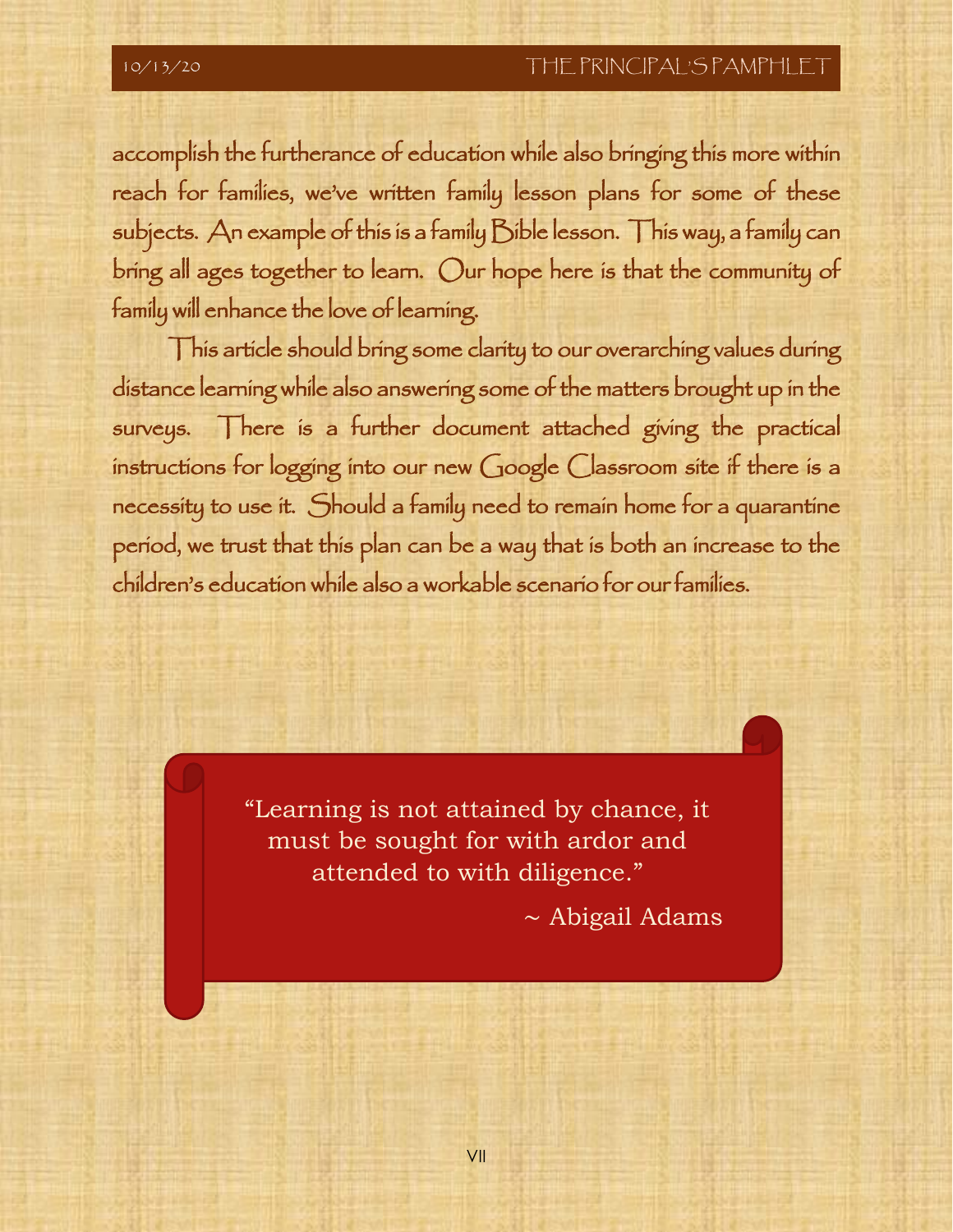# Sights and Sounds at PCA

- ❖ August Chapel: On our first day of school, Rev. Iain Wright from Covenant OPC led our first chapel opening our school year. As it has been an unusual beginning, he compared the wearing of masks to the slaves who cried out in battle to ancient Roman generals, "Remember, thou art mortal." Death comes by many means, and we must remember that our days are numbered. Then, in Romans 8:28-29, Rev. Wright directed us to God's purposes for us. God is conforming us to the image of His Son for the good of His Kingdom. We are immortal until we have fulfilled the purposes of God.
- ❖ September Chapel: Our second speaker was also Wright, Mr. Scotty Wright from Redeemer URC. Since our theme of the year centers on God communicating to Moses His name and His character, Mr. Wright started us at the beginning of the story with Exodus 2. Our God often works in ways that seem hopeless in order to work His sovereign purposes and bring hope. What seemed like an impossible situation of babies being killed is what God used to plan and bring about the leader who would save His people. This gives us great hope today as we rest in God's plan over our nation.
- ❖ School Culture: In addition to the multitude of math, Latin, history, etc. that we learn here, there are also the threads of humanity that weave their way through our children's lives. Here are a few snippets of things heard in our classrooms that exhibit the pursuit of truth, beauty, and goodness: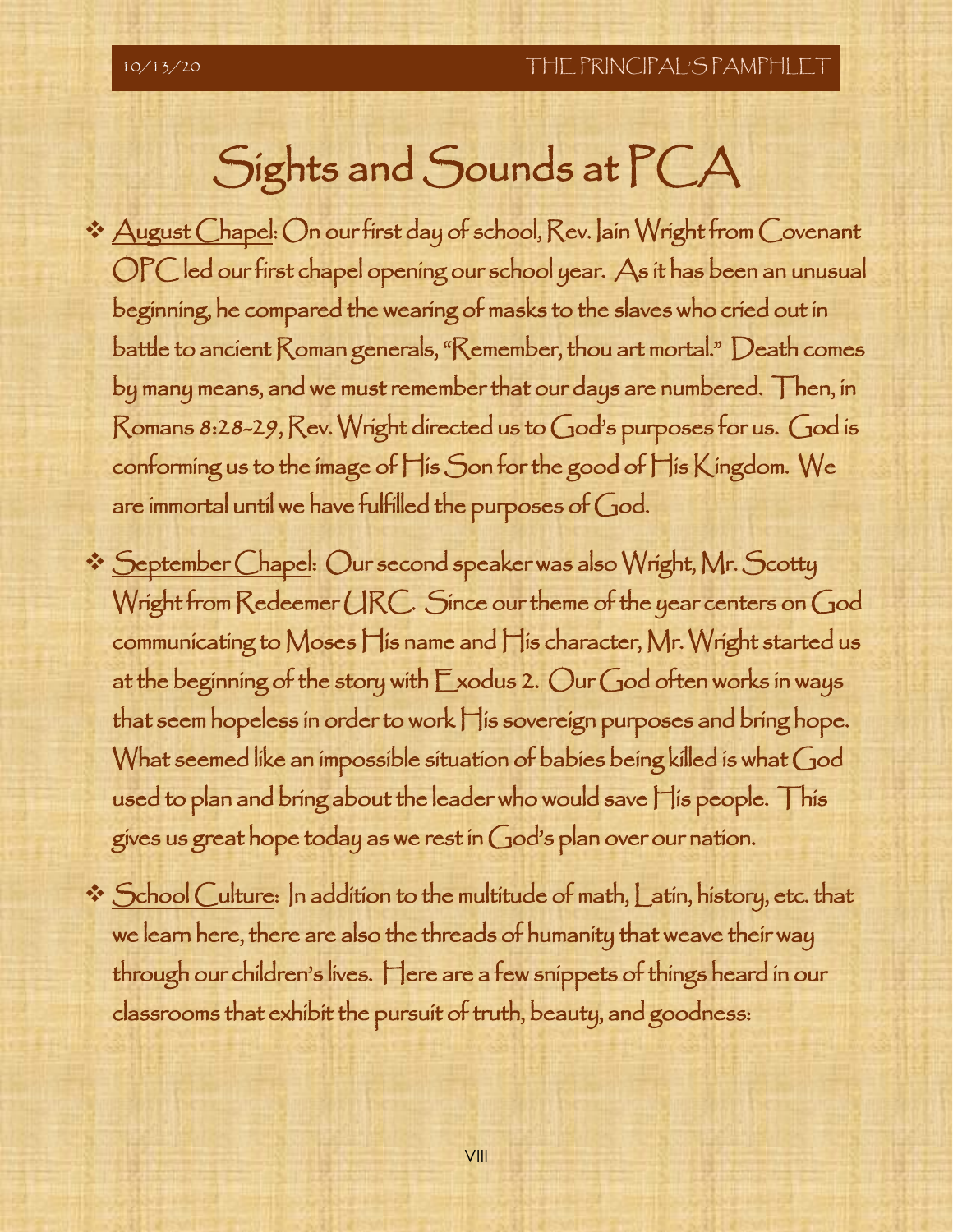- $\circ$   $K$ : When someone had been practicing a concept for a time and then grasped it, a fellow learner patted him on the back and told him, "Good job." A fellow-learner's encouragement goes a long way.
- $\circ$  1st/2<sup>nd</sup>: After learning about Viking ships and creating an image in art class, a student built a  $3D$  ship to go on water. When it sunk, he used what he learned to build a second one that was water-proof.
- $\circ$  3rd/4<sup>th</sup>: When one student had a sad event happen in her life, she didn't want anyone to know at first. When the students noticed her sadness, the teacher explained how we all mourn with those who mourn, and then she shared her grief with her classmates who comforted her as friends.
- $\circ$  5<sup>th</sup>/6<sup>th</sup>: Some students saw a door knob on their classroom cupboard that didn't work properly. With different ones pitching in their skills, they resolved the issue until the knob worked properly.
- $\circ$   $7^{\text{th}}/8^{\text{th}}$ : We typically write thank you notes at the end of the school year to anyone who has helped us in any way. Some students noticed that we have a new janitor and took it upon themselves to write a thank you note with an origami gift of a trash can complete with swinging lid to give to Mr. Trester.



IX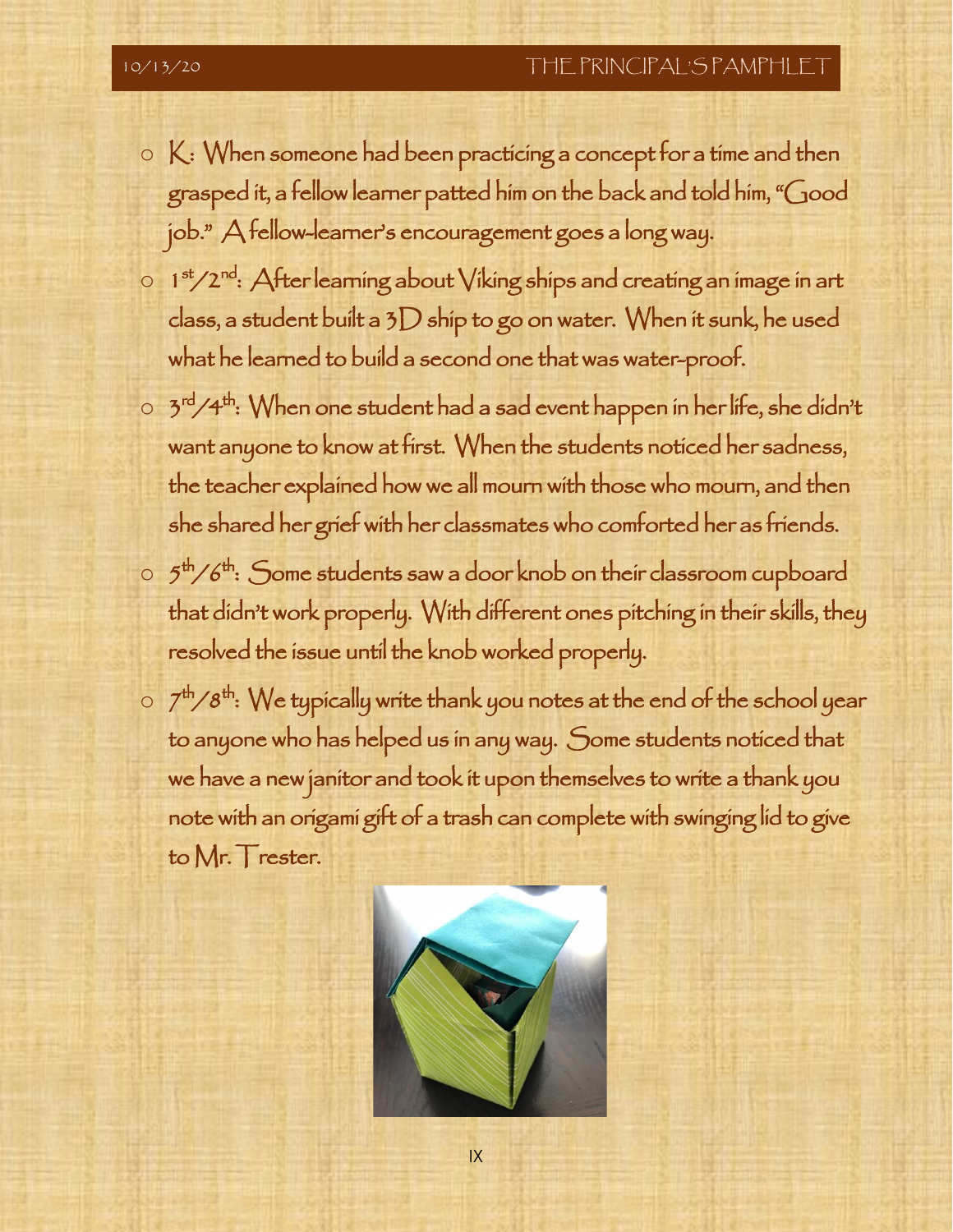i

#### Announcements

❖ Thank You Received: Last spring due to being out of school unexpectedly, we were unable to complete our annual service project. Thankfully, the Vander Woude family arranged to have a donation box for Phil's Friends where we could donate to bless cancer patients. We received this thank you note from them:

Thank you for your generous in-kind donations for use at Phil's Friends. These donations were given on 08/20/2020 and are detailed below:

4 puzzle books, 12 playing cards, 1 adult blankets, 16 tissue packs, 5 lotions, 1 toothbrush, 5 toothpastes, 3 journals, 5tp/tb combos, 15 cards of hope

Friends like you enable Phil's Friends to bring HOPE through care packages, encouraging cards and hospital visits. When the words "you have cancer" are delivered, lives are turned upside down. Phil's Friends shares three words "We Bring Hope" and we bring hope with your help. Thank you for this tangible expression of support for Phil's Friends and the people that we serve.

In hope,

Phil Zielke, Founder and Executive Director

#### Phil's Friends

❖ Grandparents Day: In light of much uncertainty in these unusual days and also a desire to keep our most senior community members safe, we have decided to postpose Grandparents Day. We'll get back in touch with you if we decide to reschedule for the spring. Our grandparents